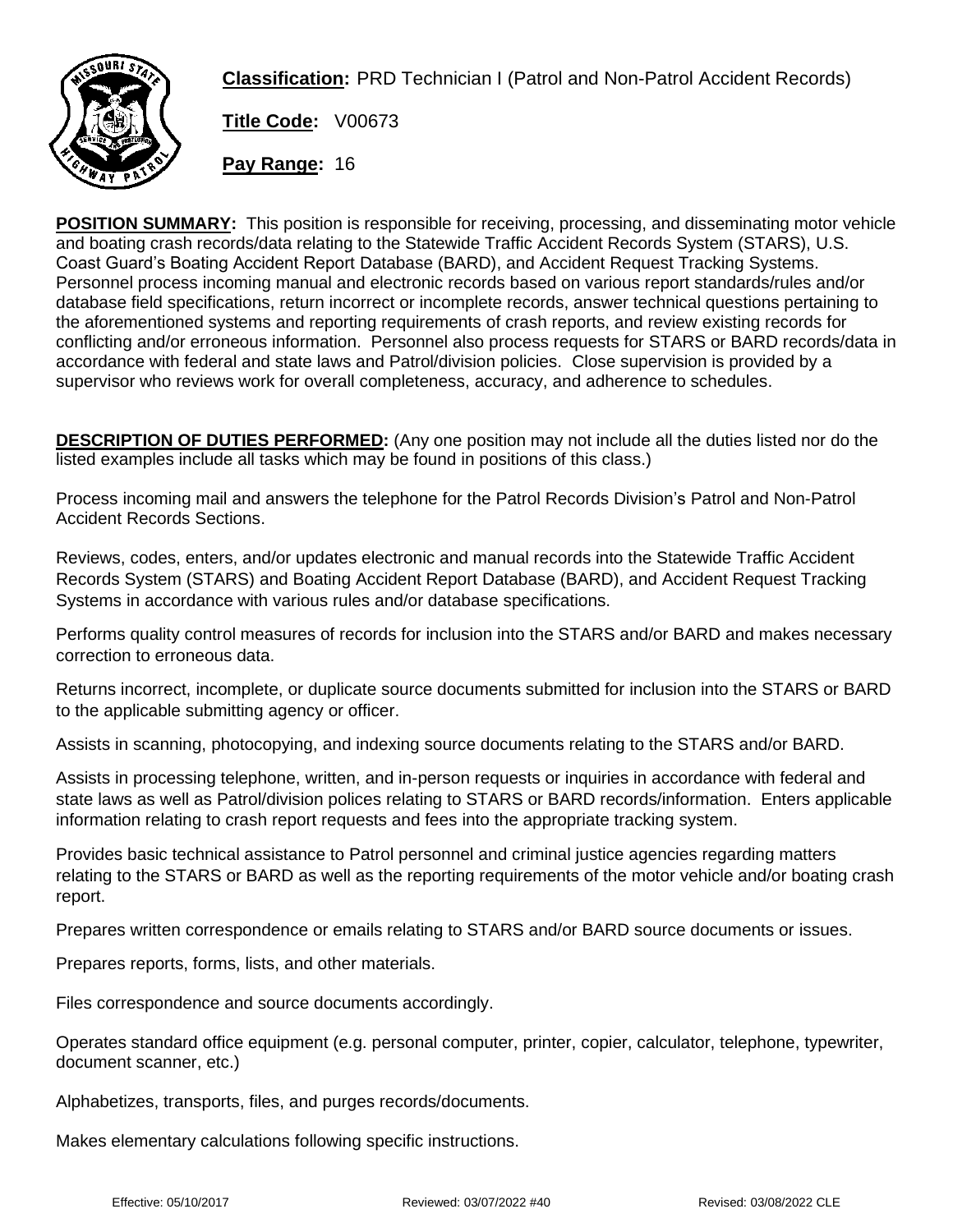Performs other related work as assigned.

**REQUIRED KNOWLEDGE, SKILLS, AND ABILITIES:** Ability to learn record entry, codes, and quality control policies, standards, processes and procedures, and database field specifications relating to the STARS and/or BARD and apply that knowledge to daily work-related tasks.

Ability to develop a knowledge of the publications *Manual on Classification of Motor Vehicle Accidents, ANSI-D.16., Missouri Uniform Crash Report Preparation Manual, and Boating/Drowning Accident Investigation Report Preparation Manual.*

Ability to understand and interpret the Missouri Sunshine Law as well as state and federal laws and Patrol/division policies relating to the reporting and dissemination of crash reports/data.

Ability to understand and interpret Patrol policies and procedures relating to motor vehicle and/or boating accident reporting.

Ability to learn the Missouri Uniform Law Enforcement System (MULES) and Department of Revenue vehicle and driver record systems as it applies to the Patrol and Non-Patrol Accident Records Sections.

Possess basic grammar and arithmetic skills.

Knowledge of various forms of computer software (Excel, Outlook, Lotus, Word, etc.).

Ability to sit in front of a computer terminal and perform work-related tasks for extended periods of time.

Ability to alphabetize, transport, process, file, and purge records/documents.

Ability to work independently as well as follow oral and written instruction.

Ability to exercise judgment and discretion and make decisions in accordance with laws, policies and regulations.

Ability to proofread and edit computer entries.

Ability to multi-task and prioritize assignments.

Ability to establish and maintain records and files (both electronic and hardcopy).

Ability to work under pressure.

Ability to operate basic office equipment as detailed in the description of duties.

Ability to handle restricted and confidential information in a professional manner and maintain the information as such.

Ability to compile and interpret statistical information.

Ability to communicate in English clearly and concisely, both orally and in writing.

Ability to establish and maintain harmonious working relations with others.

Ability to work with material that may be of a sexual nature relating to criminal activity (e.g., written material, photographs, and/or verbal language, etc.).